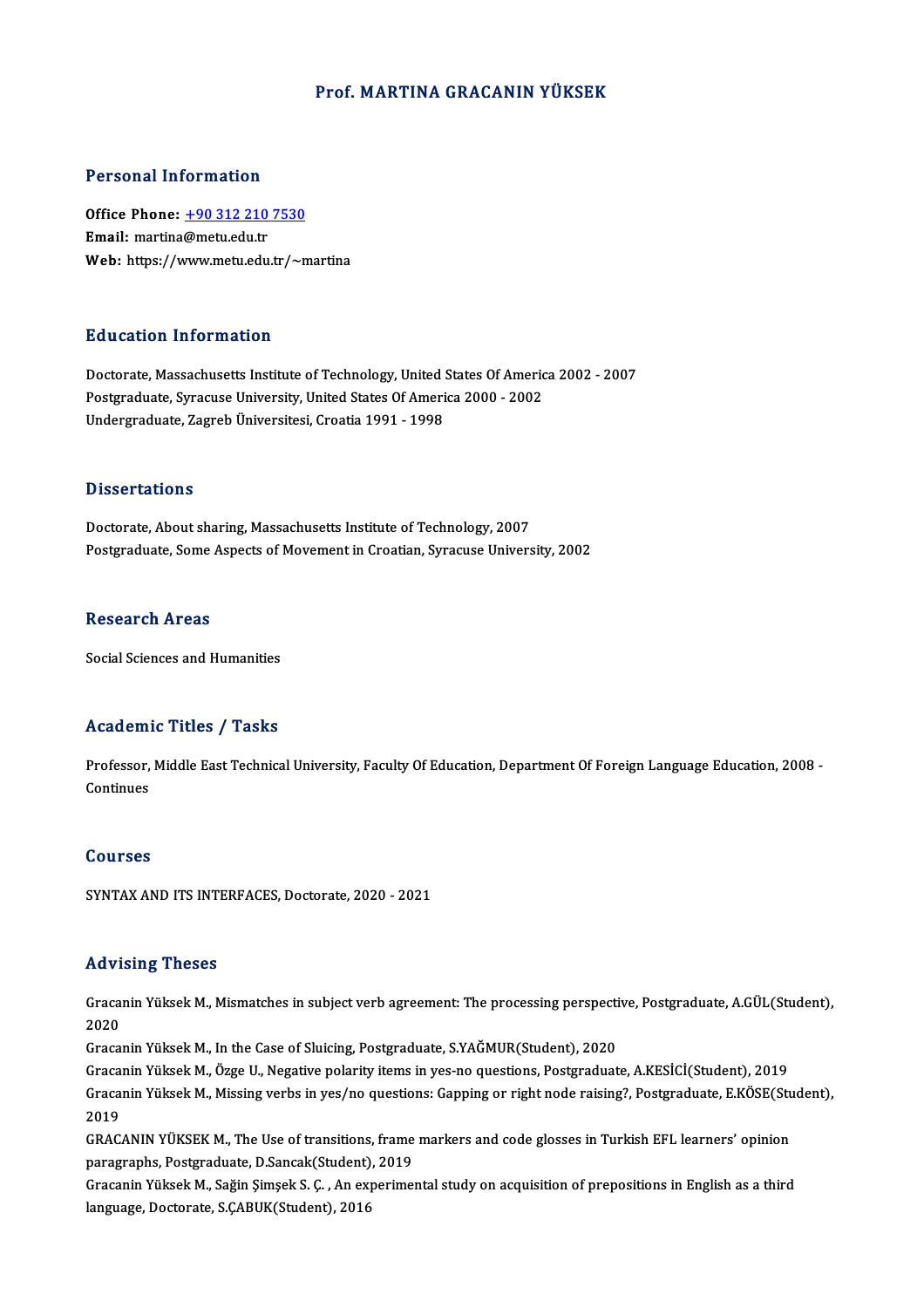GRACANIN YÜKSEK M., "Every student didn't learn English": The acquisition of scope by l2 learners of English,<br>Pestanaduate N.CÖKTÜRKStydent), 2016 GRACANIN YÜKSEK M., "Every student didn<br>Postgraduate, N.GÖKTÜRK(Student), 2016<br>CRACANIN YÜKSEK M. "Every student didn GRACANIN YÜKSEK M., "Every student didn't learn English": The acquisition of scope by l2 learners of English,<br>Postgraduate, N.GÖKTÜRK(Student), 2016<br>GRACANIN YÜKSEK M., "Every student didn't learn English" the acquisition

Postgraduate, N.GÖKTÜRK(Student), 2016<br>GRACANIN YÜKSEK M., "Every student didr<br>Postgraduate, N.Göktürk(Student), 2016 GRACANIN YÜKSEK M., "Every student didn't learn English" the acquisition of scope by L2 learners of English,

GRACANIN YÜKSEK M., Interfaces in second language English, Postgraduate, E.EREN(Student), 2015

GRACANIN YÜKSEK M., Single exponent in l1 multiple exponents in l2: consequences for l2, Postgraduate, Z.Kurumlu(Student), 2013 GRACANIN YÜKSEK M., Single exponent in 11 multiple exponents in l2: consequences for l2, Postgraduate,<br>Z.Kurumlu(Student), 2013<br>GRACANIN YÜKSEK M., The 'split': Single exponent in L1, multiple exponents in L2: Consequences

Z.Kurumlu(Student), 2013<br>GRACANIN YÜKSEK M., The ':<br>Z.KURUMLU(Student), 2013

# 2.K0K0ML0(sudent), 2013<br>Articles Published in Journals That Entered SCI, SSCI and AHCI Indexes

- rticles Published in Journals That Entered SCI, SSCI and AHCI Indexes<br>I. The interpretation of syntactically unconstrained anaphors in Turkish heritage speakers<br>Crečenin Yultsel: M. Lege S. Sefek D. E. Demin O. Kultse P. I. The interpretation of syntactically unconstrained anaphors in Turkish heritage speakers<br>Gračanin-Yuksek M., Lago S., Şafak D. F., Demir O., Kırkıcı B. SECOND LANGUAGE RESEARCH, vol.36, no.4, pp.475-501, 2020 (Journal Indexed in SSCI) II. Straight from the horse's mouth Agreement attraction effects with Turkish possessors LAGO S., Gracanin Yüksek M., SAFAK D. F., Demir O., KIRKICI B., FELSER C. Straight from the horse's mouth Agreement attraction effects with Turkish possessors<br>LAGO S., Gracanin Yüksek M., SAFAK D. F. , Demir O., KIRKICI B., FELSER C.<br>LINGUISTIC APPROACHES TO BILINGUALISM, vol.9, no.3, pp.398-426 LAGO S., Gracanin Yüksek M., SAFAK D. F. , Demir O., KIRKICI B., FELSER C.<br>LINGUISTIC APPROACHES TO BILINGUALISM, vol.9, no.3, pp.398-426, 2019 (Journal Indexed in SSCI)<br>III. The Interaction of Contextual and Syntactic Inf LINGUISTIC APPROACHES TO BILINGUALISM, vol.9, no.3, pp<br>The Interaction of Contextual and Syntactic Informat<br>Gracanın-Yuksek M., Lago S., Safak D. F. , Demir O., Kırkıcı B.<br>JOUPMAL OE BSYCHOLINGUISTIC BESEARCH vol.46, nn.13 The Interaction of Contextual and Syntactic Information in the Processing of Turkish An<br>Gracanın-Yuksek M., Lago S., Safak D. F. , Demir O., Kırkıcı B.<br>JOURNAL OF PSYCHOLINGUISTIC RESEARCH, vol.46, pp.1397-1425, 2017 (Jour Gracanın-Yuksek M., Lago S., Safak D. F. , Den<br>JOURNAL OF PSYCHOLINGUISTIC RESEARCH<br>IV. Multiple (coordinated) (free) relatives<br>Citics B. CBACANIN VÜKSEK M **JOURNAL OF PSYCHOLINGUIST<br>Multiple (coordinated) (fre**<br>Citko B., GRACANIN YÜKSEK M.<br>NATUPAL LANCUACE & LINCU Multiple (coordinated) (free) relatives<br>Citko B., GRACANIN YÜKSEK M.<br>NATURAL LANGUAGE & LINGUISTIC THEORY, vol.34, no.2, pp.393-427, 2016 (Journal Indexed in SSCI)<br>Sire Metters: The Suntay of Disjungtive Questions Citko B., GRACANIN YÜKSEK M.<br>NATURAL LANGUAGE & LINGUISTIC THEORY, vol.34, no.<br>V. Size Matters: The Syntax of Disjunctive Questions<br>CRACANIN VÜKSEK M NATURAL LANGUAGE<br>Size Matters: The Sy<br>GRACANIN YÜKSEK M.<br>LINGUISTIC INQUIPY V. Size Matters: The Syntax of Disjunctive Questions<br>GRACANIN YÜKSEK M.<br>LINGUISTIC INQUIRY, vol.47, no.2, pp.283-305, 2016 (Journal Indexed in SSCI) GRACANIN YÜKSEK M.<br>LINGUISTIC INQUIRY, vol.47, no.2, pp.283-305, 2016 (Journal<br>VI. Towards a new typology of coordinated wh-questions<br>Citical CRACANIN VÜKSEK M LINGUISTIC INQUIRY, vol.47, no<br>Towards a new typology of<br>Citko B., GRACANIN YÜKSEK M.<br>JOUPNAL OF LINGUISTICS vol.4 Towards a new typology of coordinated wh-questions<br>Citko B., GRACANIN YÜKSEK M.<br>JOURNAL OF LINGUISTICS, vol.49, no.1, pp.1-32, 2013 (Journal Indexed in SSCI)<br>The suntay of relative alayees in Croation Citko B., GRACANIN YÜKSEK M.<br>JOURNAL OF LINGUISTICS, vol.49, no.1, pp.1-32<br>VII. The syntax of relative clauses in Croatian<br>Gracanin-Yuksek M. **JOURNAL OF LINGU<br>The syntax of rela<br>Gracanin-Yuksek M.**<br>LINGUISTIC BEVIEW LINGUISTIC REVIEW, vol.30, no.1, pp.25-49, 2013 (Journal Indexed in SSCI) Gracanin-Yuksek M.<br>LINGUISTIC REVIEW, vol.30, no.1, pp.25-49, 2013 (Journal Indexed in<br>VIII. Morphosyntax of movement dependencies in Haitian Creole<br>Takabashi S. Crešanin Yuksek M. LINGUISTIC REVIEW, vol.30, no.1<br>Morphosyntax of movement d<br>Takahashi S., Gračanin-Yuksek M.<br>Syntax vol.11, no.2, nn.222, 250, 2 Morphosyntax of movement dependencies in Haitian Creole<br>Takahashi S., Gračanin-Yuksek M.<br>Syntax, vol.11, no.2, pp.223-250, 2008 (Journal Indexed in SCI Expanded)<br>Free relatives in Creatian: An argument for the semp asseunt
	- Syntax, vol.11, no.2, pp.223-250, 2008 (Journal Indexed in SCI Expanded)
- Takahashi S., Gračanin-Yuksek M.<br>Syntax, vol.11, no.2, pp.223-250, 2008 (Journal Indexed in SCI Expandent IX. Free relatives in Croatian: An argument for the comp account Gracanin-Yuksek M. LINGUISTIC INQUIRY, vol.39, no.2, pp.275-294, 2008 (Journal Indexed in SSCI)

# Articles Published in Other Journals

- I. Conjunction saves multiple sluicing: How \*(and) why? Citko B., GRACANIN YÜKSEK M. GLOSSA-AJOURNALOFGENERAL LINGUISTICS,vol.5,no.1,2020 (Journal Indexed inESCI) Citko B., GRACANIN YÜKSEK M.<br>GLOSSA-A JOURNAL OF GENERA<br>II. CLITICS THAT DON'T CLIMB
- GLOSSA-A JOURNAL OF<br>CLITICS THAT DON'T<br>GRACANIN YÜKSEK M.<br>BASBBAVE volde pos GRACANIN YÜKSEK M.<br>RASPRAVE, vol.45, no.2, pp.401-416, 2019 (Journal Indexed in ESCI)
- III. Agreement and the structure of relative clauses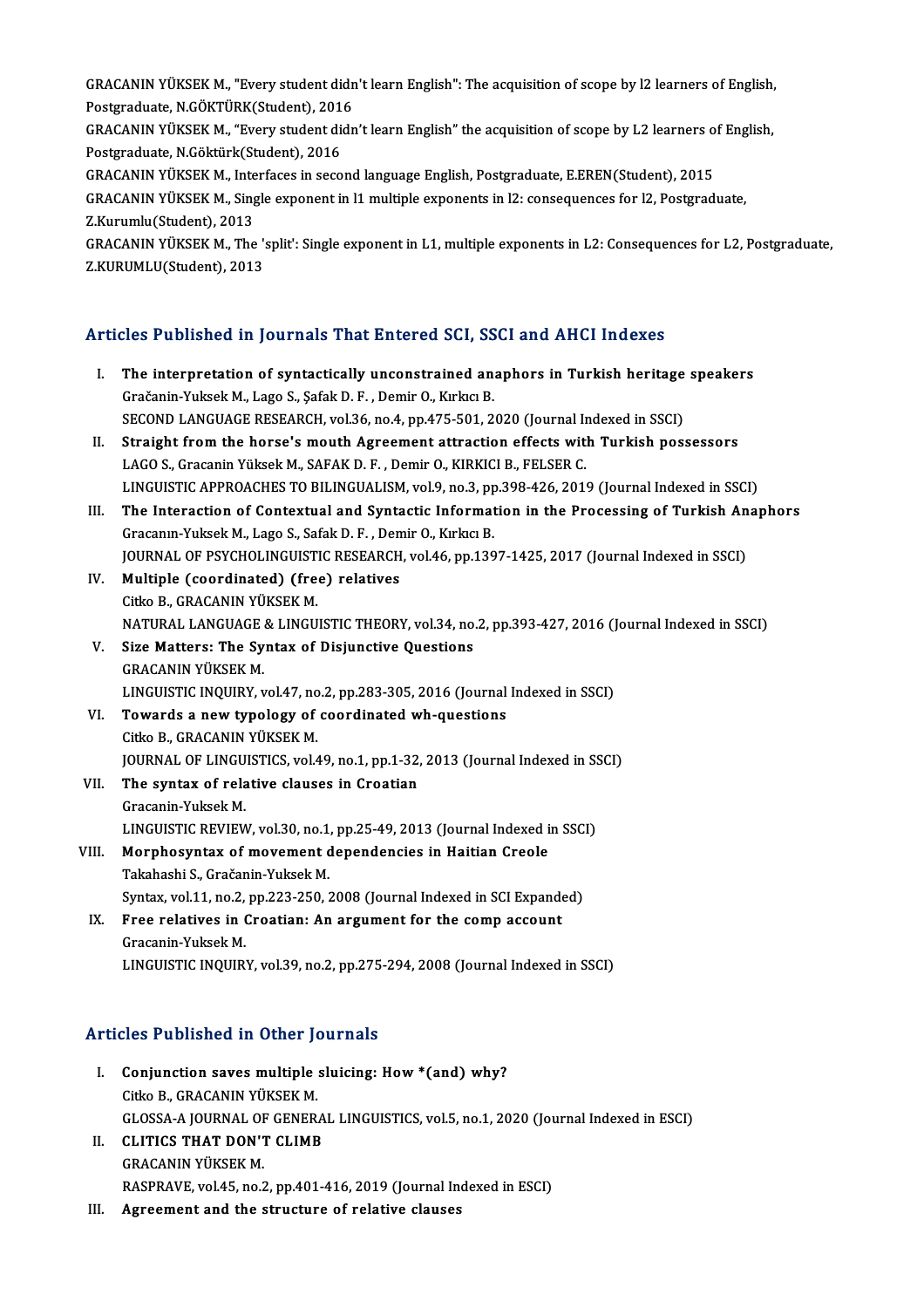ArsenijevicB.,GRACANINYÜKSEKM. Arsenijevic B., GRACANIN YÜKSEK M.<br>GLOSSA-A JOURNAL OF GENERAL LINGUISTICS, vol.1, no.1, 2016 (Journal Indexed in ESCI)<br>Türksede Sesenekli Seruler

- IV. Türkçede Seçenekli Sorular GLOSSA-A JO<mark>l</mark><br>Türkçede Se<br>YUKSEK M. G.<br>Dilbilim Areat Türkçede Seçenekli Sorular<br>YUKSEK M. G.<br>Dilbilim Araştırmaları Dergisi, vol.0, no.1, pp.39-68, 2016 (Refereed Journals of Other Institutions)<br>A note on, mAdAn (önce)
- V. A note on -mAdAn (önce) Dilbilim Araştırmala<br>A note on -mAdAı<br>Gracanın Yüksek M.<br>Dilbilim Arastırmala Dilbilim Araştırmaları, vol.26, no.1, pp.25-42, 2015 (National Refreed University Journal)

# Books&Book Chapters

ooks & Book Chapters<br>I. Marge: Binarity in (Multidominant) Syntax<br>Citice B. Cressaun Vülsek M Cityo Cityon, Grapeon<br>Marge: Binarity in (Multicitko B., Gracanın Yüksek M.<br>The MIT Press Cembridse (I Citko B., Gracanın Yüksek M.<br>The MIT Press, Cambridge (MA), USA, Massachusetts, 2021

# Ine MIT Press, Cambridge (MA), USA , Massachusetts, 2021<br>Refereed Congress / Symposium Publications in Proceedings

- efereed Congress / Symposium Publications in Proceedings<br>I. Zaman Gösteren Tümcelerin İkinci Dilde Edinimi: "before" ve "after"<br>Crasanin Vüksek M. KIPKICLP Tood Gongross 7 by mpos<br>Zaman Gösteren Tümcelerin<br>Gracanin Yüksek M., KIRKICI B.<br>22. Husel Dilbilim Kurultarı İsr Zaman Gösteren Tümcelerin İkinci Dilde Edinimi: "bet<br>Gracanin Yüksek M., KIRKICI B.<br>32. Ulusal Dilbilim Kurultayı, İzmir, Turkey, 3 - 04 May 2018<br>Anapbar interpretation in Turkish beritage speakers Gracanin Yüksek M., KIRKICI B.<br>32. Ulusal Dilbilim Kurultayı, İzmir, Turkey, 3 - 04 May 2018<br>II. Anaphor interpretation in Turkish heritage speakers
- 32. Ulusal Dilbilim Kurultayı, İzmir, Turkey, 3 04 May 2018<br>**Anaphor interpretation in Turkish heritage speakers**<br>LAGO s., Gracanin Yüksek M., SAFAK D. F. , DEMİR O., KIRKICI B.<br>InternationalSumnesium on Bilingualism 11 Anaphor interpretation in Turkish heritage speakers<br>LAGO s., Gracanin Yüksek M., SAFAK D. F. , DEMİR O., KIRKIC<br>InternationalSymposium on Bilingualism, 11 - 15 June 2017<br>Contextual and Syntestic Information Jointly Affost
- LAGO s., Gracanin Yüksek M., SAFAK D. F., DEMİR O., KIRKICI B.<br>InternationalSymposium on Bilingualism, 11 15 June 2017<br>III. Contextual and Syntactic Information Jointly Affect the Processing of Turkish Anaphors<br>Lage S. C InternationalSymposium on Bilingualism, 11 - 15 June 2017<br>Contextual and Syntactic Information Jointly Affect the Pr<br>Lago S., Gracanin Yüksek M., Fatma Şafak D., DEMİR O., KIRKICI B.<br>The 20th CUNY Conference on Human Septe Contextual and Syntactic Information Jointly Affect the Processing of Turkis!<br>Lago S., Gracanin Yüksek M., Fatma Şafak D., DEMİR O., KIRKICI B.<br>The 30th CUNY Conference on Human Sentence Processing, 30 March - 01 April 201 Lago S., Gracanin Yüksek M., Fatma Şafak D., DEMİR O., KIRKICI B.<br>The 30th CUNY Conference on Human Sentence Processing, 30 March - 01<br>IV. The Effect of Contextual Biases on Anaphor Resolution in Turkish<br>DEMİR O. safak d.
- The 30th CUNY Conference on Human Sentence Pro<br>The Effect of Contextual Biases on Anaphor R<br>DEMIR O., şafak d. f. , gracanin yüksek M., KIRKICI B.<br>18 Ulyelararea: Türk Dilbilim Kumultayı 24 26 Eabi The Effect of Contextual Biases on Anaphor Resolution i<br>DEMİR O., şafak d. f. , gracanin yüksek M., KIRKICI B.<br>18. Uluslararası Türk Dilbilim Kurultayı, 24 - 26 February 2017<br>Agreement Attrestien in Turkieb. DEMİR O., şafak d. f. , gracanin yüksek<br>18. Uluslararası Türk Dilbilim Kurulta<br>V. – Agreement Attraction in Turkish<br>Lage S. Gracanin Yüksek M. Safak D.
- V. Agreement Attraction in Turkish<br>Lago S., Gracanin Yüksek M., Şafak D. F. , DEMİR O., KIRKICI B., Felser C. Agreement Attraction in Turkish<br>Lago S., Gracanin Yüksek M., Şafak D. F. , DEMİR O., KIRKICI B., Felser C.<br>22nd Architectures and Mechanisms for Language Processing (AMLaP) Conference, 1 - 03 September 2016<br>Straight from t Lago S., Gracanin Yüksek M., Şafak D. F., DEMİR O., KIRKICI B., Felser C.<br>22nd Architectures and Mechanisms for Language Processing (AMLaP) Conference, 1 - 03 Septem<br>VI. Straight from the horse s mouth agreement attraction
- 22nd Architectures and Mechanisms for Language Processing (AMLaP)<br>Straight from the horse s mouth agreement attraction effects v<br>Lago S., Gracanin Yüksek M., Şafak D. F. , DEMİR O., KIRKICI B., Felser C.<br>Werkeben en Santan Straight from the horse s mouth agreement attraction effects with Turkish possessors<br>Lago S., Gracanin Yüksek M., Şafak D. F. , DEMİR O., KIRKICI B., Felser C.<br>Workshop on Sentence Processing in Multilingual and Other Less Lago<br>Works<br>2016<br>Kondi Workshop on Sentence Processing in Multilingual and Other Less Commonly Stude<br>2016<br>VII. Kendisi ve o nun Öncüllere Gönderimi Üzerine Ruhdilbilimsel Deneyler<br>DEMİR O Crasanin Vülsel: A Safak D E KIRKICI B
- 2016<br>Kendisi ve o nun Öncüllere Gönderimi Üzerine :<br>DEMİR O., Gracanin Yüksek M., Şafak D. F. , KIRKICI B.<br>20 Ulusel Dilbilim Kurultarı, Ankara Turkey 12 , 14 M Kendisi ve o nun Öncüllere Gönderimi Üzerine Ruhdilbil<br>DEMİR O., Gracanin Yüksek M., Şafak D. F. , KIRKICI B.<br>30. Ulusal Dilbilim Kurultayı, Ankara, Turkey, 13 - 14 May 2016<br>V. N. samnaunda in Italian...................... DEMİR O., Gracanin Yüksek M., Şafak D. F. , KIRKICI B.<br>30. Ulusal Dilbilim Kurultayı, Ankara, Turkey, 13 - 14 May 2016<br>VIII. V-N compounds in Italian - A case of agreement in word formation 30. Ulusal Dilbilim Kurultayı, Ankara, Turkey, 13 - 14 May 2016

35th Linguistic Symposium on Romance Languages, Texas, United States Of America, 24 - 27 February 2005, vol.275, pp.113-126 Gracanin-Yuksek M

# Supported Projects

Supported Projects<br>GRACANIN YÜKSEK M., Project Supported by Higher Education Institutions, Cross-linguistic perspective on coordinated<br>multiple cluising, 2018, 2020 Supporton 1195002<br>GRACANIN YÜKSEK M., Projec<br>multiple sluicing, 2018 - 2020